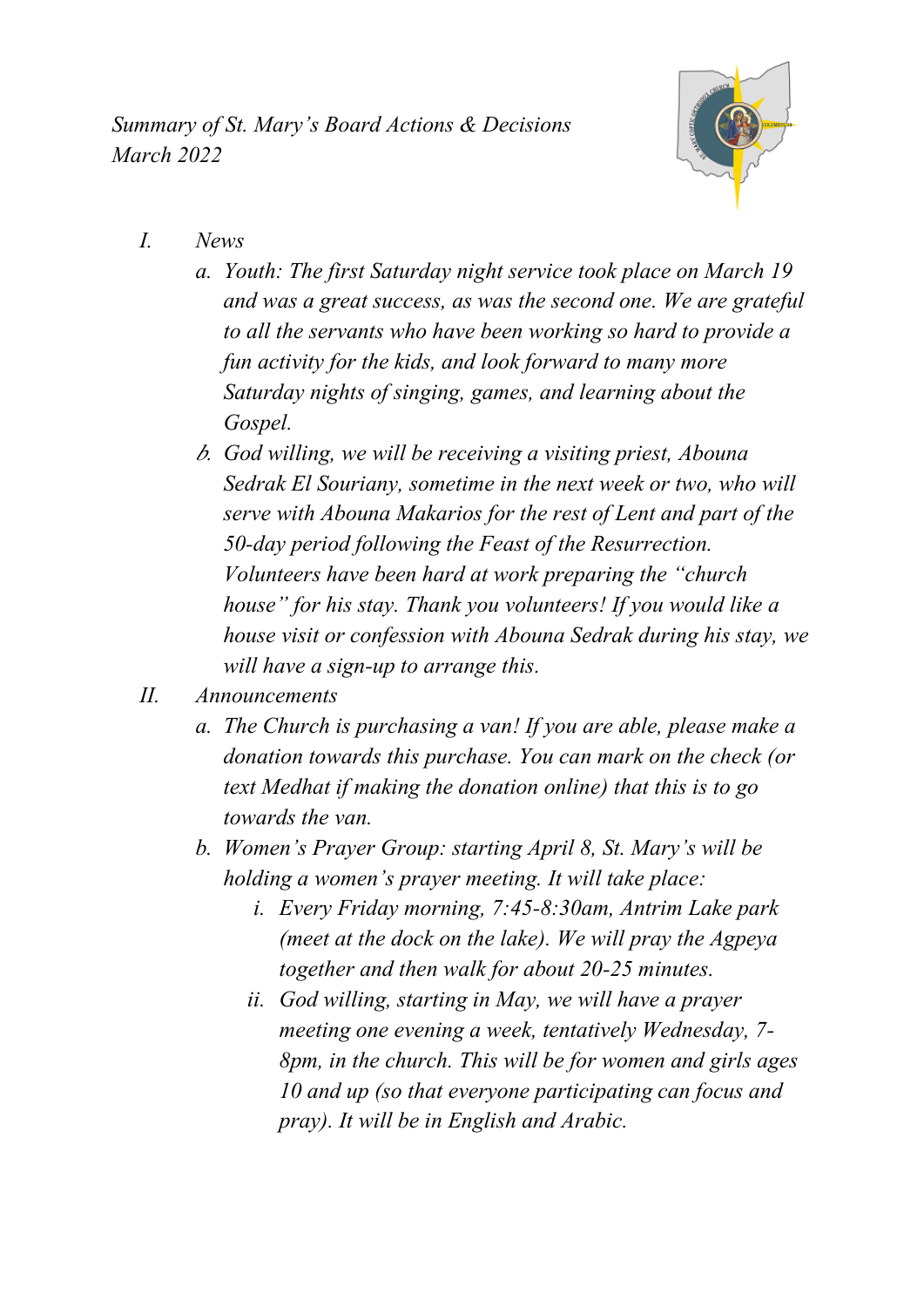- *c. First Annual Banquet for the diocese of Ohio, Michigan and Indiana will take place on May 15, 2022, with the blessing of HG Bishop Saraphim.*
	- *i. The Honorable Dr. Sameh Abou-Enein, the Consul General in the Egyptian consulate in Illinois, will be the keynote speaker at the event.*
	- *ii. Banquet will include dinner and a silent auction.*
	- *iii. The event will take place at the Palazzo Grande banquet hall in Shelby TWP, MI; cost will be \$75.00 per person.*
	- *iv. A personal directory and data base for church members will be available.*
	- *v. There is, finally, an opportunity to advertise services in the brochure for the event. Details about advertisements are available on the Facebook post for this banquet.*
- *III. Updates*
	- *a. Given the current COVID rates, masks are no longer required at church, but remain encouraged, especially to protect our elderly and immuno-compromised.*
- *IV. As always, the Board welcomes input from the congregation. There is a suggestion box that has been placed in the back of the church and we invite anyone to place suggestions there. They can be anonymous if you wish. Alternately, Fr. Makarios and the members of the board would be happy to talk--please reach out to: Fr. Makarios West; Medhat Abdelnour; Hope Asefa; Hala Barsoum; Mariam El-Shamaa, Emad Guirguis; Wagdy Iskandar; Michael Sourial; and/or Remon Wahba.*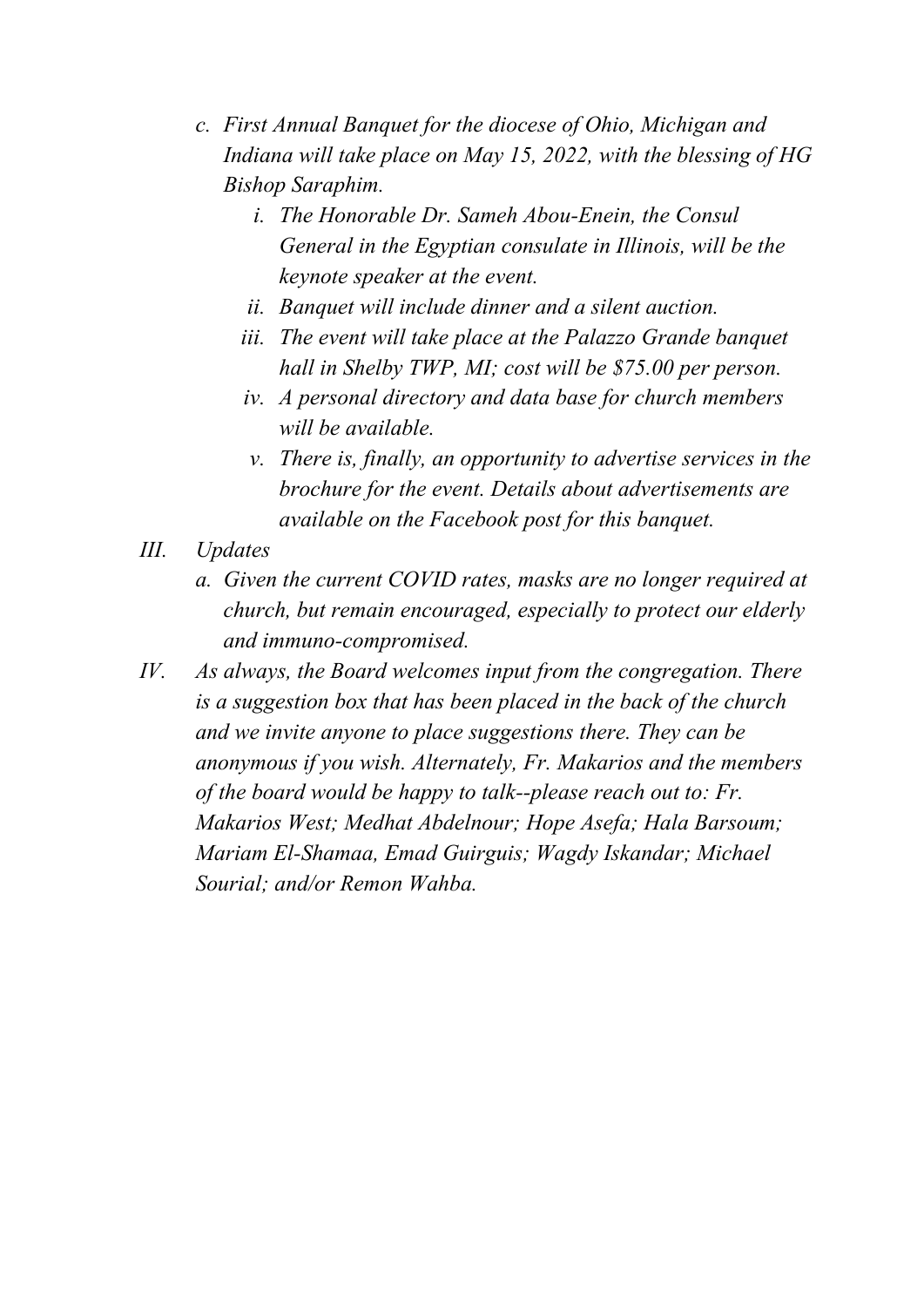ملخص إجراءات وقرارات مجلس إدارة الكنيسة مارس 2022



## **أوال - األخبار**

أ. الشباب: أقيمت أول خدمة ليلة السبت في 19 مارس وحققت نجاحا كبيرا ، وكذلك الثانية. نحن ممتنون لجميع الخدام الذين كانوا يعملون بجد لتوفير نشاط ممتع لألطفال ، ونتطلع إلى العديد من ايام السبوت .األخرى من االلحان واأللعاب التعليم عن اإلنجيل

ب- إن شاء الله، سنستقبل كاهنا زائرا، هو أبونا سدراق السورياني، في وقت ما بين الأسبوع أو األسبوعين المقبلين، والذي سيخدم مع أبونا مكاريوس لبقية الصوم الكبير وجزء من فترة ال 50 يوما التي تلي عيد القيامة. كان الخدام يعملون بجد في إعداد "بيت الكنيسة" إلقامته. شكرا لكل من ساهم معنا! إذا كنت ترغب في زيارة منزل أو اعتراف مع أبونا سيدراك أثناء إقامته ، فسيكون لدينا تسجيل لترتيب ذلك.

## **ثانيا – اإلعالنات**

ا- الكنيسة سوف تشتري ميكروباس للمساعدة في تنشيط الخدمات االجتماعية ! و الباب مفتوح لقبول تبرعاتكم لذلك المشروع ، فيرجى التبرع لهذا الشراء. يمكنك وضع علامة على الشيك (أو إرسال .رسالة نصية إلى مدحت إذا قمت بالتبرع عبر الإنترنت) بأن هذا هو لمشروع الميكروباس

```
ب- مجموعة صالة السيدات
```
ابتداء من 8 أبريل ، ستعقد الكنيسة اجتماعا للصالة النسائية. وسوف يتم ذلك

-١ كل صباح جمعة ، 8:30-7:45 صباحا ، حديقة أنتر يم . سوف نصلي أجبيا معا ثم نسير لمدة -٢٠ . ٢٥ دقيقه

٢- إن شاء الله، ابتداء من شهر مايو، سيكون لدينا اجتماع صلاة مساء واحد في الأسبوع، مبدئيا . األربعاء، 8-7 مساء، في الكنيسة. سيكون هذا للنساء والفتيات اللواتي تتراوح أعمارهن بين 10 سنوات وما فوق (حتى يتمكن جميع المشاركين من التركيز والصلاة). سيكون باللغتين الإنجليزية والعربية .

ج. ستقام المأدبة السنوية الأولى لأبرشية أوهايو وميشيغان وإنديانا في 15 مايو 2022 ، بمباركة الانبا سارافيم.

-1سيكون سعادة الدكتور سامح أبو عينين، القنصل العام في القنصلية المصرية في إلينوي، المتحدث الرئيسي في هذا الحدث.

-2ستشمل المأدبة العشاء ومزاد صامت .